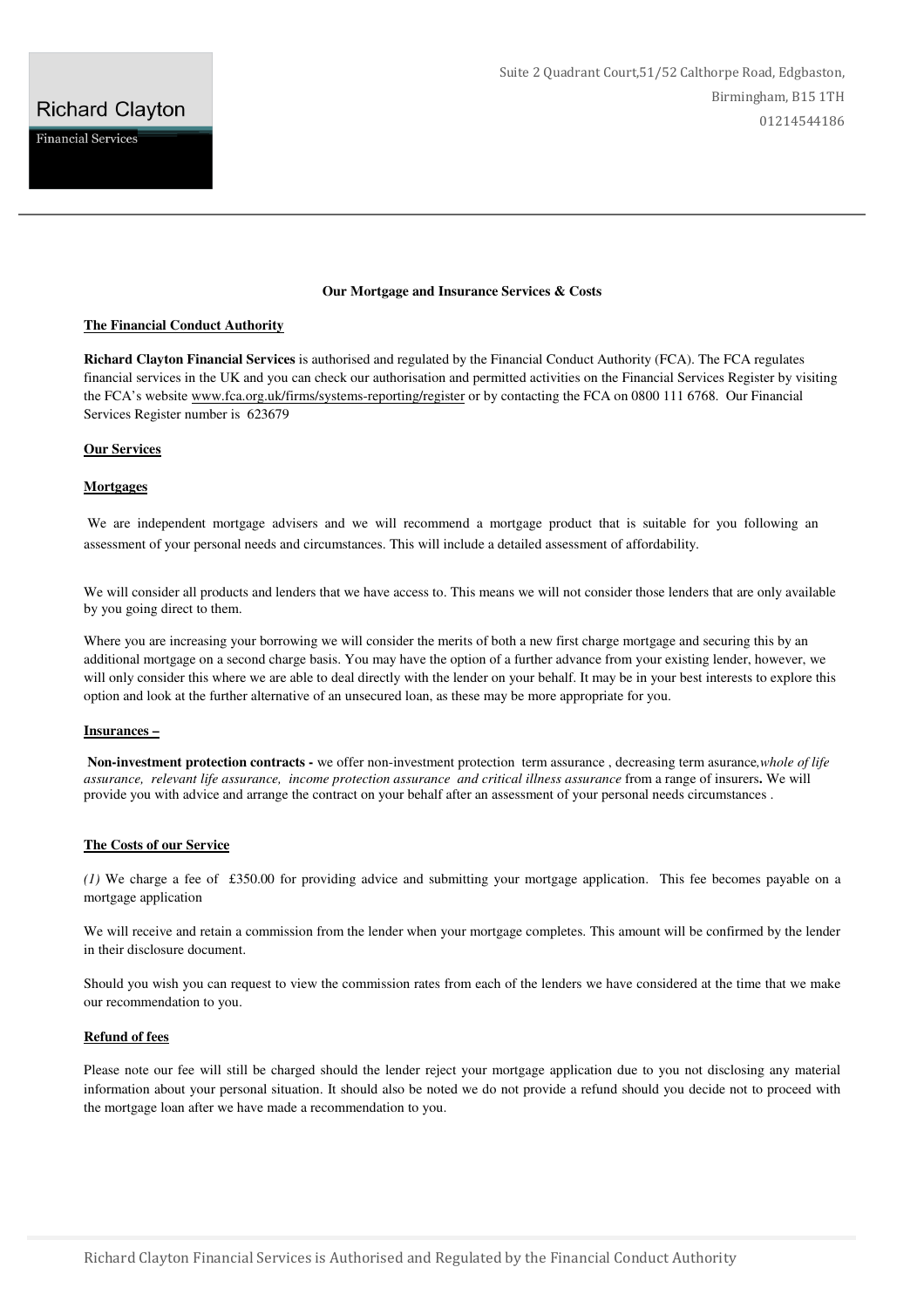# **Richard Clayton**

**Financial Services** 

# **Non-Investment Protection**

We do not charge a fee as we will receive commission from the provider after the policy has been placed on risk.

#### **Insurance Products**

 We do not normally charge you a fee for arrangement of an insurance product as we will receive a commission from the product provider. If however you cease to pay premiums and the policy subsequently cancels the provider will clawback a proportion of the commission that has been paid to us. As this commission covers the cost of our service to you, we will charge you a fee equal to the amount of commission that we have to refund to the provider.

Before a policy is put into force we will write to you to inform you of the commission we will receive. This will be the maximum amount we will charge you, together with the maximum period of clawback. This will usually be for a period of between 2 to 4 years

#### **Our Ethical Policy**

We are committed to providing the highest standard of financial advice and service possible. The interest of our clients is paramount to us and to achieve this we have designed our systems and procedures to place you at the heart of our business. In doing so, we will:

- be open, honest and transparent in the way we deal with you;
- not place our interests above yours;
- communicate clearly, promptly and without jargon;
- seek your views and perception of our dealings with you to ensure it meets your expectations or to identify any improvements required.

### **Cancellation rights**

Certain protection and insurance contracts allow you the right to cancel after a contract has been put in force. Prior to you entering into a contract of protection or insurance we will provide you with specific details should this apply to include: its duration; conditions, practical instructions and any costs for exercising it, together with the consequences of not exercising it.

# **Instructions**

We prefer our clients to give us instructions in writing, to aid clarification and avoid future misunderstandings. We will, however, accept oral instructions provided they are confirmed in writing.

# **Complaints**

 If you wish to register a complaint, please write to If you wish to register a complaint, please write to Richard Clayton Financial Services Suite 2 Quadrant Court, 51/52 Calthorpe Road, Edgbaston, Birmingham, B15 1TH or telephone 0121 4544186.

A summary of our internal complaints handling procedures for the reasonable and prompt handling of complaints is available on request and if you cannot settle your complaint with us, you may be entitled to refer it to the Financial Ombudsman Service at www.financial-ombudsman.org.uk or by contacting them on 0800 023 4 567.

**Compensation Scheme -** If you make a complaint and we are unable to meet our liabilities, you may be entitled to compensation from the Financial Services Compensation Scheme.

Further information about the limits applicable to the different product types is available from the FSCS at http://www.fscs.org.uk/what-we-cover/products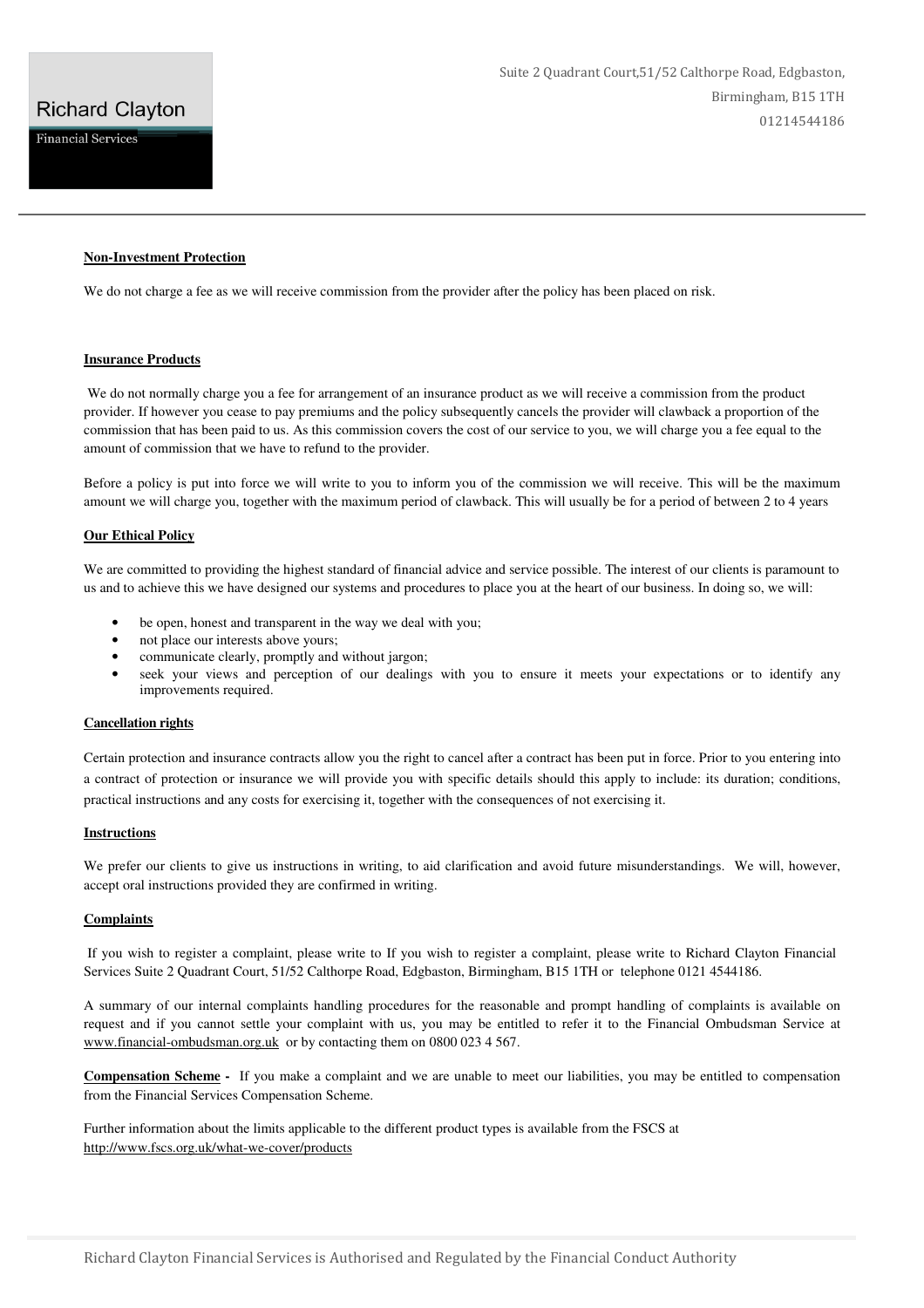# **Richard Clayton**

**Financial Services** 

# **Data Protection**

The information you have provided is subject to the Data Protection Act 1998 (the "Act"). By signing this document you consent to us or any company associated with us for processing, both manually and by electronic means, your personal data for the purposes of providing advice, administration and management.

"Processing" includes obtaining, recording or holding information or data, transferring it to other companies associated with us, product providers, the FCA or any other statutory, governmental or regulatory body for legitimate purposes including, where relevant, to solicitors and/or other debt collection agencies for debt collection purposes and carrying out operations on the information or data.

In order to provide services to you we may be required to pass your personal information to parties located outside of the European Economic Area (EEA) in countries that do not have Data Protection Laws equivalent to those in the UK. Where this is the case we will take reasonable steps to ensure the privacy of your information.

We may also contact you or pass your details to other companies associated with us to contact you (including by telephone) with details of any other similar products, promotions, or for related marketing purposes in which we think you may be interested.The information provided may also contain sensitive personal data for the purposes of the Act,

being information as to your physical or mental health or condition; the committing or alleged committing of any offence by you; any proceedings for an offence committed or alleged to have been committed by you, including the outcome or sentence in such proceedings; your political opinions; religious or similar beliefs; sexual life; or your membership of a Trade Union.

If at any time you wish us or any company associated with us to cease processing your personal data or sensitive

personal data, or contacting you for marketing purposes, please contact The Data Protection Officer on

0121 4544186 or in writing at Suite 2 Quadrant Court,51/52 Calthorpe Road, Edgbaston, Birmingham , B15 1TH.

You may be assured that we and any company associated with us will treat all personal data and sensitive personal data as confidential and will not process it other than for a legitimate purpose. Steps will be taken to ensure that the information is accurate, kept up to date and not kept for longer than is necessary. Measures will also be taken to safeguard against unauthorised or unlawful processing and accidental loss or destruction or damage to the data.

Subject to certain exceptions, you are entitled to have access to your personal and sensitive personal data held by us. You may be charged a fee (subject to the statutory maximum) for supplying you with such data.

# **Client Verification**

We may be required to verify the identity of our clients, to obtain information as to the purpose and nature of the business which we conduct on their behalf, and to ensure that the information we hold is up-to-date. For this purpose we may use electronic identity verification systems and we may conduct these checks from time to time throughout our relationship, not just at the beginning.

**Law**This agreement is governed and shall be construed in accordance with the English Law of and the parties shall submit to the exclusive jurisdiction of the **English** Courts.

**Force Majeure-** Richard Clayton Financial Services shall not be in breach of this Agreement and shall not incur any liability to you if there is any failure to perform its duties due to any circumstances reasonably beyond its control.

**Termination -** The authority to act on your behalf may be terminated at any time without penalty by either party giving 7 days notice in writing to that effect to the other, but without prejudice to the completion of transactions already initiated. Any transactions effected before termination and a due proportion of any period charges for services shall be settled to that date.